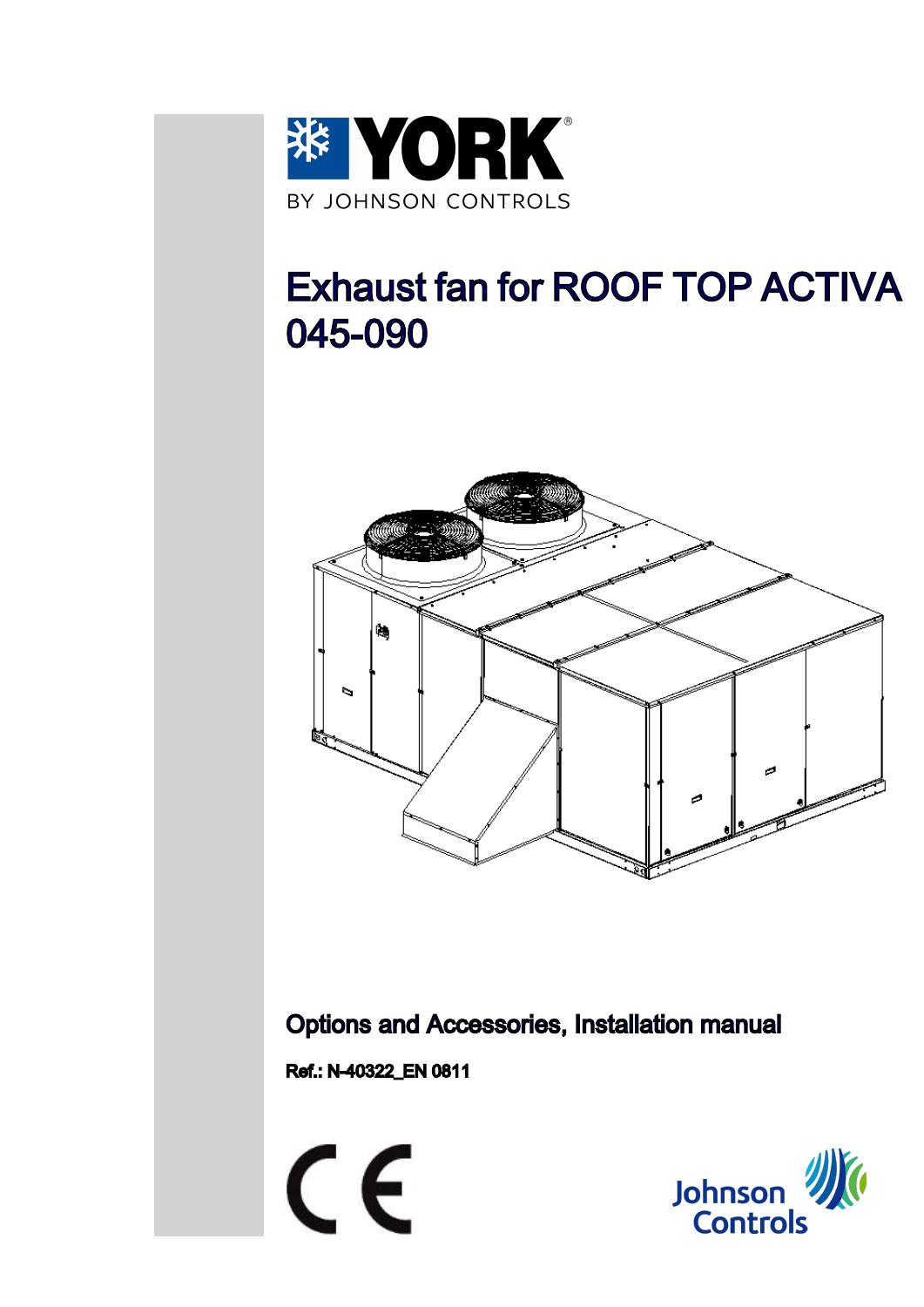## Index

| $1 \quad \blacksquare$ |  |
|------------------------|--|
|                        |  |
|                        |  |
|                        |  |
|                        |  |
|                        |  |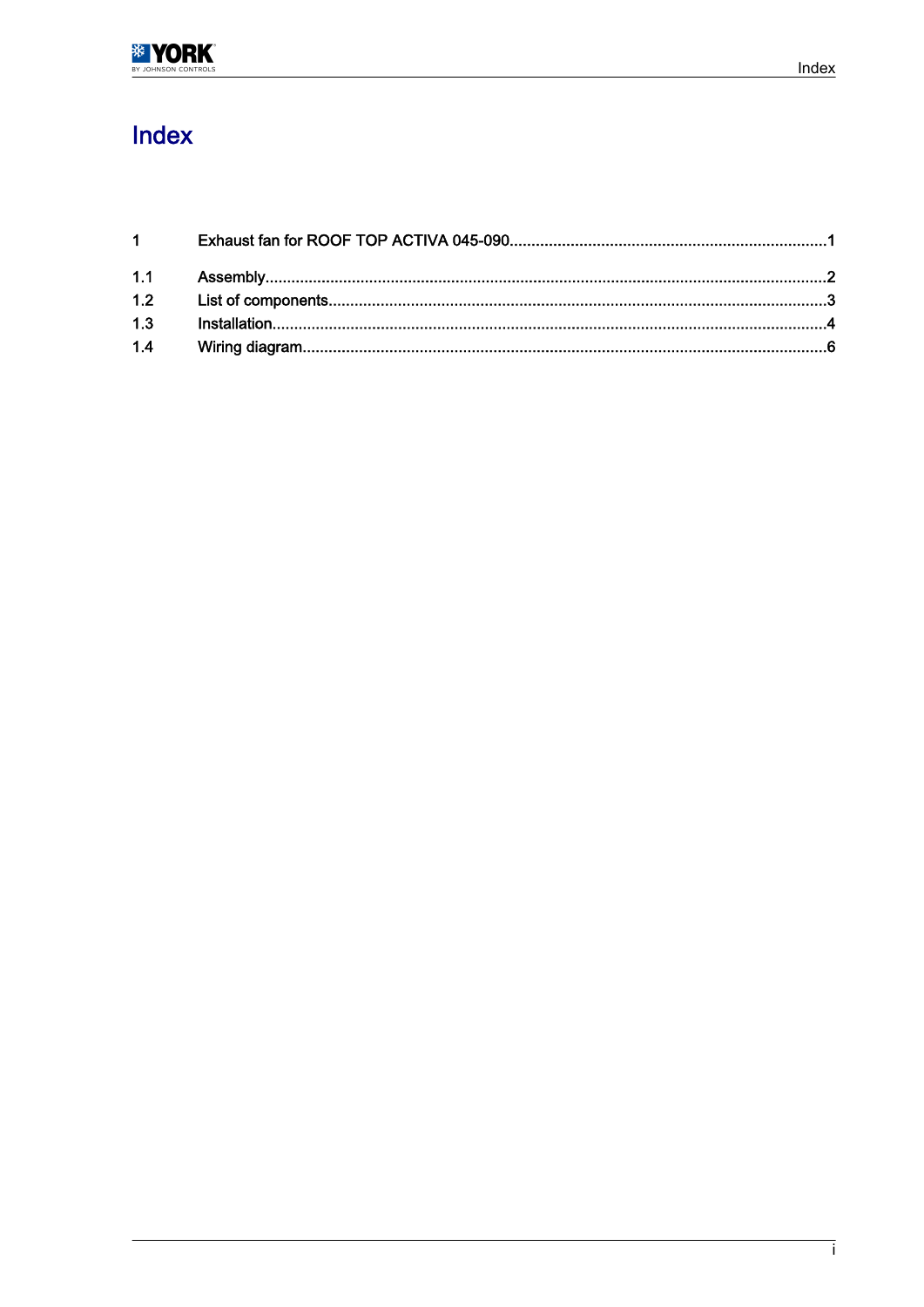1

## <span id="page-2-0"></span>Exhaust fan for ROOF TOP ACTIVA 045-090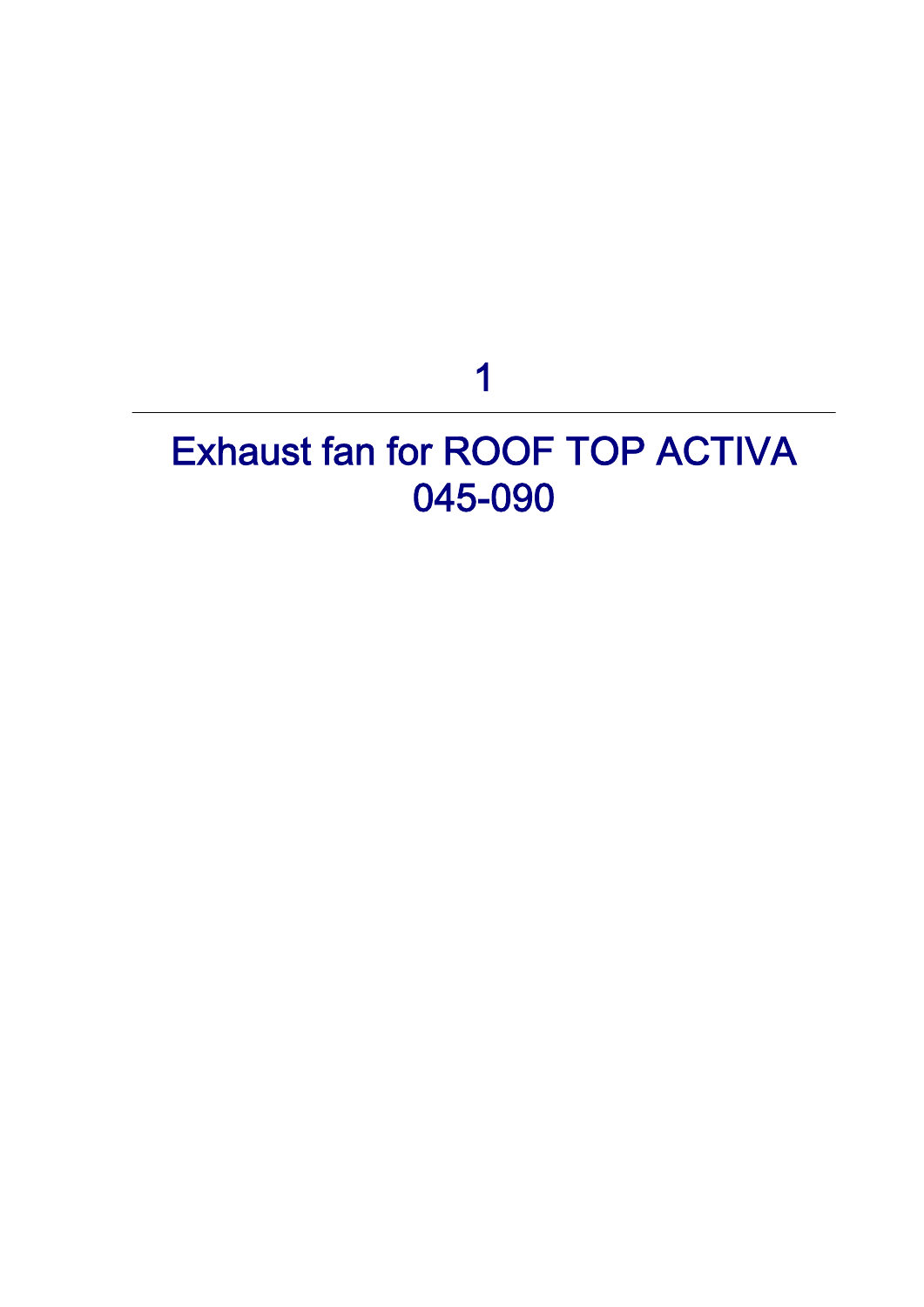

<span id="page-3-0"></span>1.1 Assembly

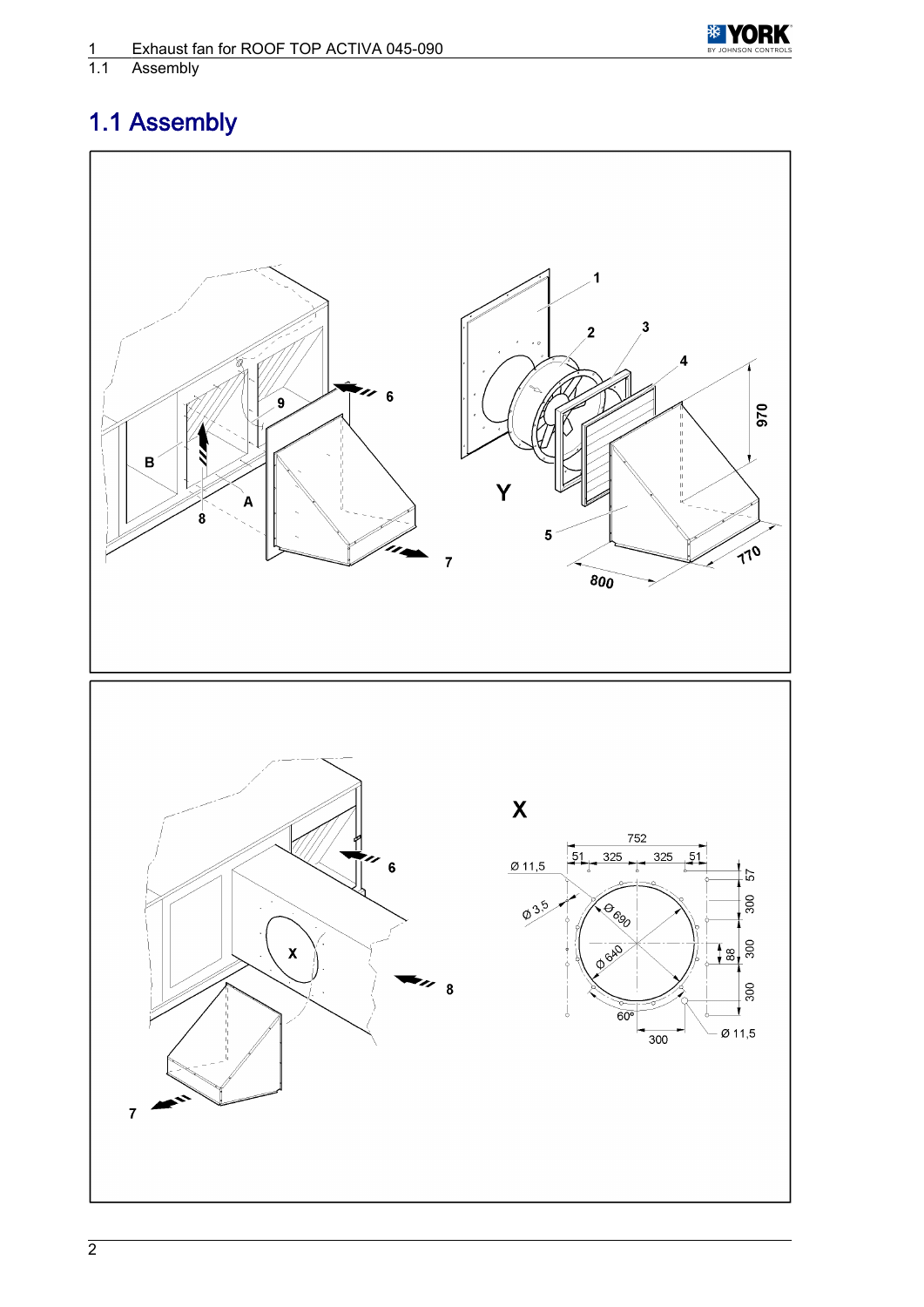<span id="page-4-0"></span>

List of components

- 
- 
- 3. Louvre support 9. 4x1.5 cable
- 4. Overpressure louvre **A.** Bolts
- 5. Rain protection **B.** Front closures
- 6. Outdoor air
- 1. Panel 2012 1. Extraction
- 2. Fan 1988 1989 1989 1989 1989 1989 1989 1989 1989 1989 1989 1989 1989 19
	-
	-
	-

## 1.2 List of components

This accessory consists of the components indicated in the table.

| Pos.                                        | <b>Description</b>                                    | Qty.             |  |  |
|---------------------------------------------|-------------------------------------------------------|------------------|--|--|
| 1                                           | Panel (with insulation)                               |                  |  |  |
| $\overline{2}$                              | Fan diameter 630, IP65 protection, Class F insulation |                  |  |  |
| 3                                           | Louvre support                                        |                  |  |  |
| 4                                           | Overpressure louvre                                   |                  |  |  |
| 5                                           | Rain protection                                       |                  |  |  |
| 7                                           | Rubber sealing strip                                  | 3.5 <sub>m</sub> |  |  |
| 811                                         | $4x1.5$ cable                                         |                  |  |  |
|                                             | M10 hardware to secure fan (bolt $+$ nut $+$ washers) | 16               |  |  |
| $12 - 13$                                   | Louvre securing hardware (plate bolt-washer)          | 4                |  |  |
| 14                                          | Plate bolt (rain protection fixture)                  | 14               |  |  |
| 15                                          | Plate bolt (grille fixture)                           | 10               |  |  |
| $16 - 17$                                   | PG-13.5 packing gland                                 |                  |  |  |
| 18                                          | Caution label                                         |                  |  |  |
| 20                                          | Connection cable                                      |                  |  |  |
| Exhaust fan kit for ROOF TOP ACTIVA 045-090 |                                                       |                  |  |  |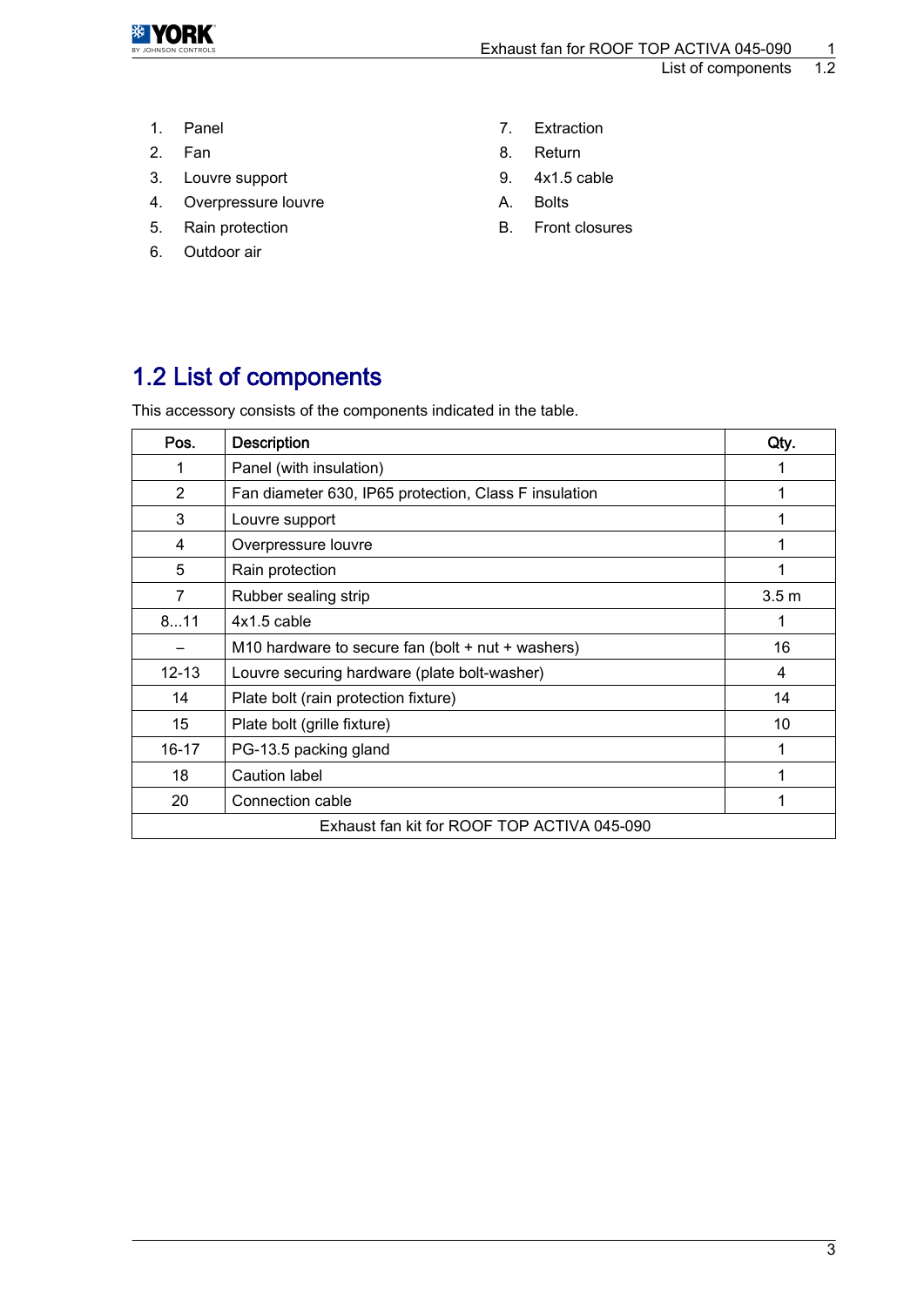

<span id="page-5-0"></span>1.3 Installation

## 1.3 Installation

#### Installation in unit with lower return duct

The exhaust fan assembly is supplied factory-fitted for this type of installation.

Remove and dispose of the original side panel on the unit. To do so, loosen the screws -A- and the front closures -B-.

Separate the rain protection -5- from the panel -1-.



Make the electrical connections according to the diagram.

Run the connection cable to the electrical box along the route of the economiser cables.

KM11: Box side.

M11: Motor side.



If the fan does not turn in the correct direction, switch the position of cables 1 and 2 on its motor.

• Models 045/060. Star connection.



• Models 075/090. Delta connection.

Place the exhaust fan assembly in the space occupied by the original panel.

Secure using the screws -A- and the front closures - B-.

Refit the rain protection -5-.

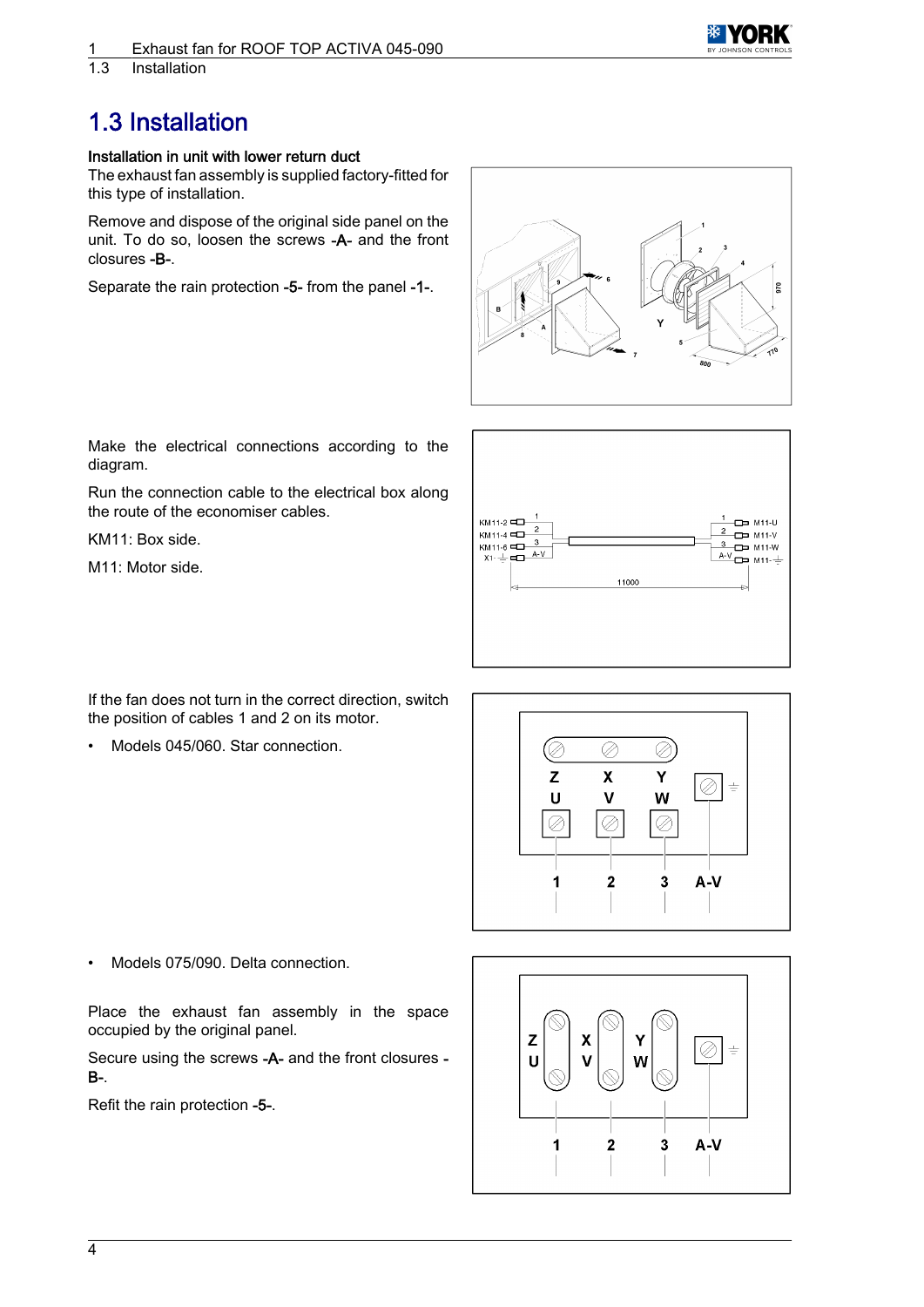

#### Installation in unit with side return duct

Separate the components according to close-up -Y-.

Make the installation holes in the front side of the duct as close as possible to the unit, according to close-up -X- (use panel -1- as a template).

Fit the rubber strip continuously around the panel -1 where it rests on the rain protection plate -5-.

Dispose of panel -1- and position the components, fitting them with the original screws.

## **NOTE**

Assembly weight (without panel -1-):

- •Models 045-060: 54 kg.
- Models 075-090: 63 kg.

#### Close-up of connections in the electrical box

A: A1 to X2-7

B: A2 to X2-B

Connect the exhaust fan cables to contactor KM-11, terminals 2, 4 and 6.

Adjust motor trip switch F11:

- Models 045/060: 1.4 A.
- Models 075/090: 3 A.





#### Fan diagram

A: Models 045-060, rated power 0.46 kW.

B: Models 075-090, rated power 0.86 kW.

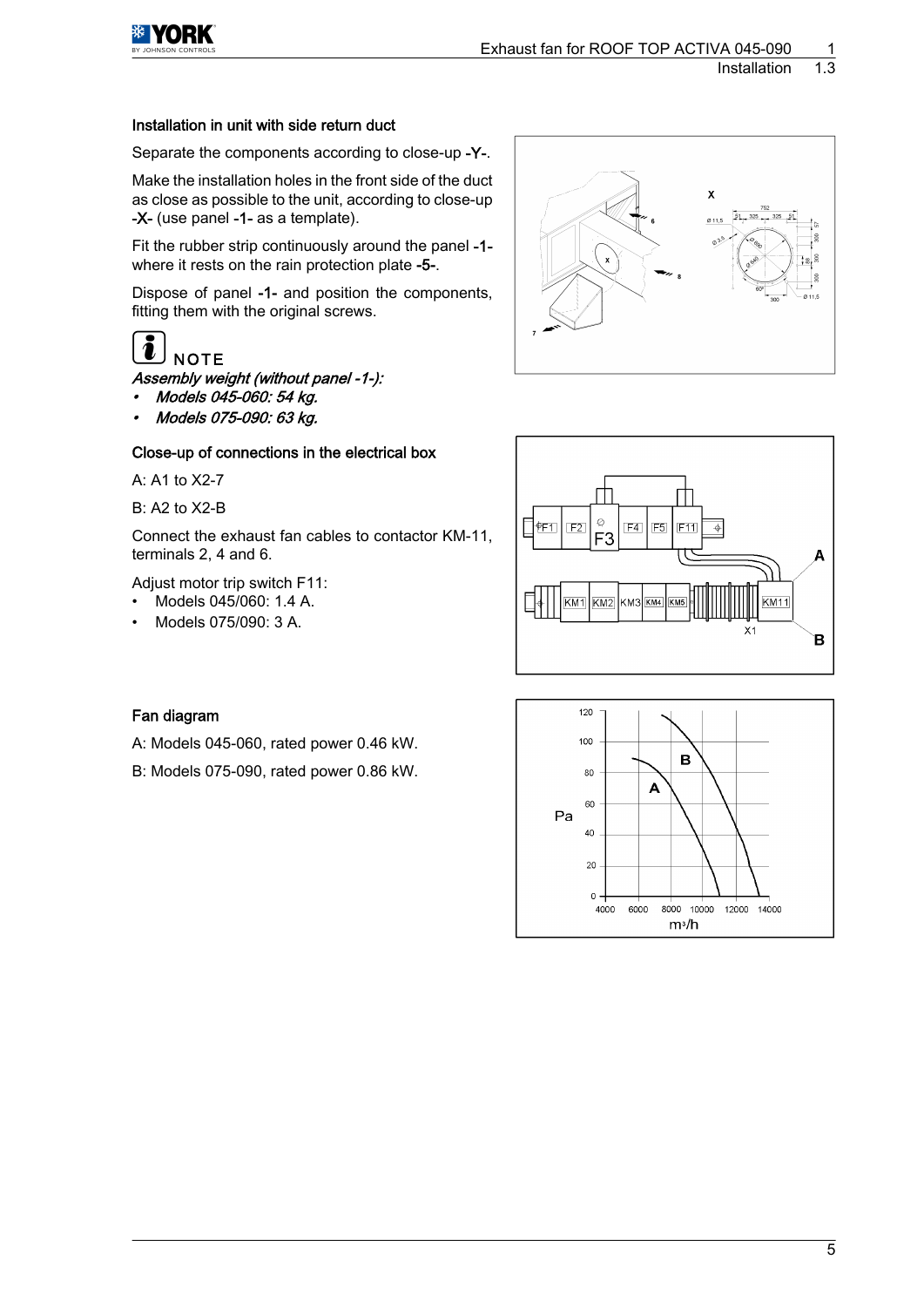

### <span id="page-7-0"></span>Wiring diagram

## 1.4 Wiring diagram